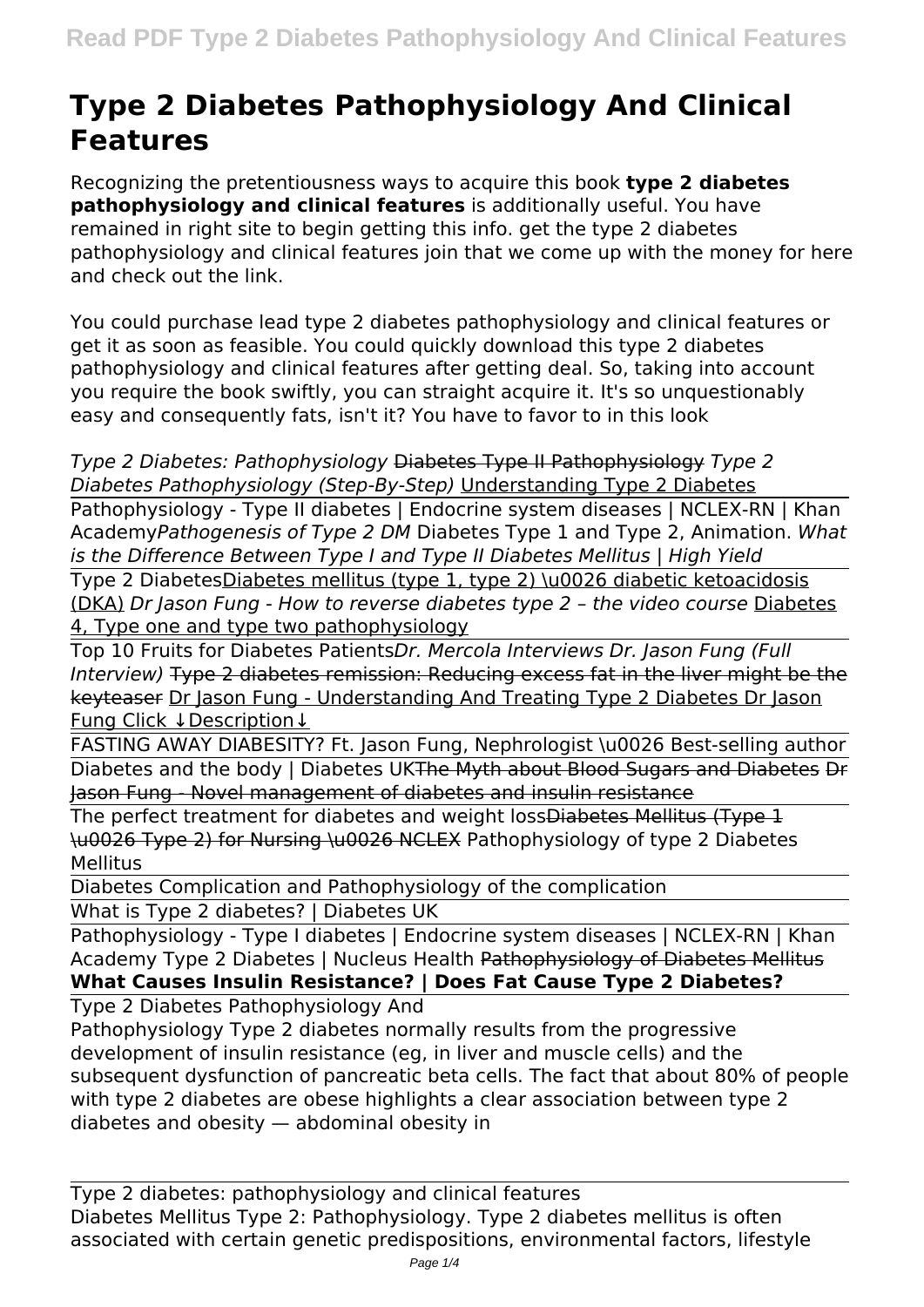choices, and the dynamic interactions between all of these different aspects. This ailment is a disease state which involves the dysfunction of insulin-producing pancreatic beta cells, insulin hormone resistance in cells of the body, or a combination of both.

Pathophysiology | Diabetes Mellitus Type 2 Pathophysiology of type 2 diabetes Type 2 diabetes mellitus is a heterogeneous syndrome characterized by abnormalities in carbohydrate and fat metabolism. The causes of type 2 diabetes are multi-factorial and include both genetic and environmental elements that affect beta-cell function and tissue (muscle, liver, adipose tissue, panc …

Pathophysiology of type 2 diabetes - PubMed Diabetes is a condition characterised by an inability to produce or use insulin correctly. The condition affects 2.6 million people in the UK, and most of these people have type 2 diabetes.

Type 2 diabetes: pathophysiology and clinical features ... Impaired insulin secretion and increased insulin resistance, the main pathophysiological features of type 2 diabetes, jointly contribute to the development of this disease. Recently, it has become widely recognized that the functional pancreatic cell mass decreases over time and type 2 diabetes is a progressive disease. Studies

Pathophysiology of Type 2 Diabetes and Its Treatment Policy The pathophysiology of diabetes is related to the levels of insulin within the body, and the body's ability to utilize insulin. There is a total lack of insulin in type 1 diabetes, while in type 2 diabetes, the peripheral tissues resist the effects of insulin. Normally, the pancreatic beta cells release insulin due to increased blood glucose concentrations.

Pathophysiology of Diabetes - an overview | ScienceDirect ... A minority of people diagnosed with type 2 diabetes also have evidence of islet autoimmunity (57,58). Obesity is a major risk factor for type 2 diabetes (59,60) with complex genetic and environmental etiology. Insulin resistance develops with ectopic fat deposition in the liver and muscle.

Differentiation of Diabetes by Pathophysiology, Natural ...

Type 2 diabetes is a common condition that causes the level of sugar (glucose) in the blood to become too high. It can cause symptoms like excessive thirst, needing to pee a lot and tiredness. It can also increase your risk of getting serious problems with your eyes, heart and nerves. It's a lifelong condition that can affect your everyday life. You may need to change your diet, take medicines and have regular check-ups.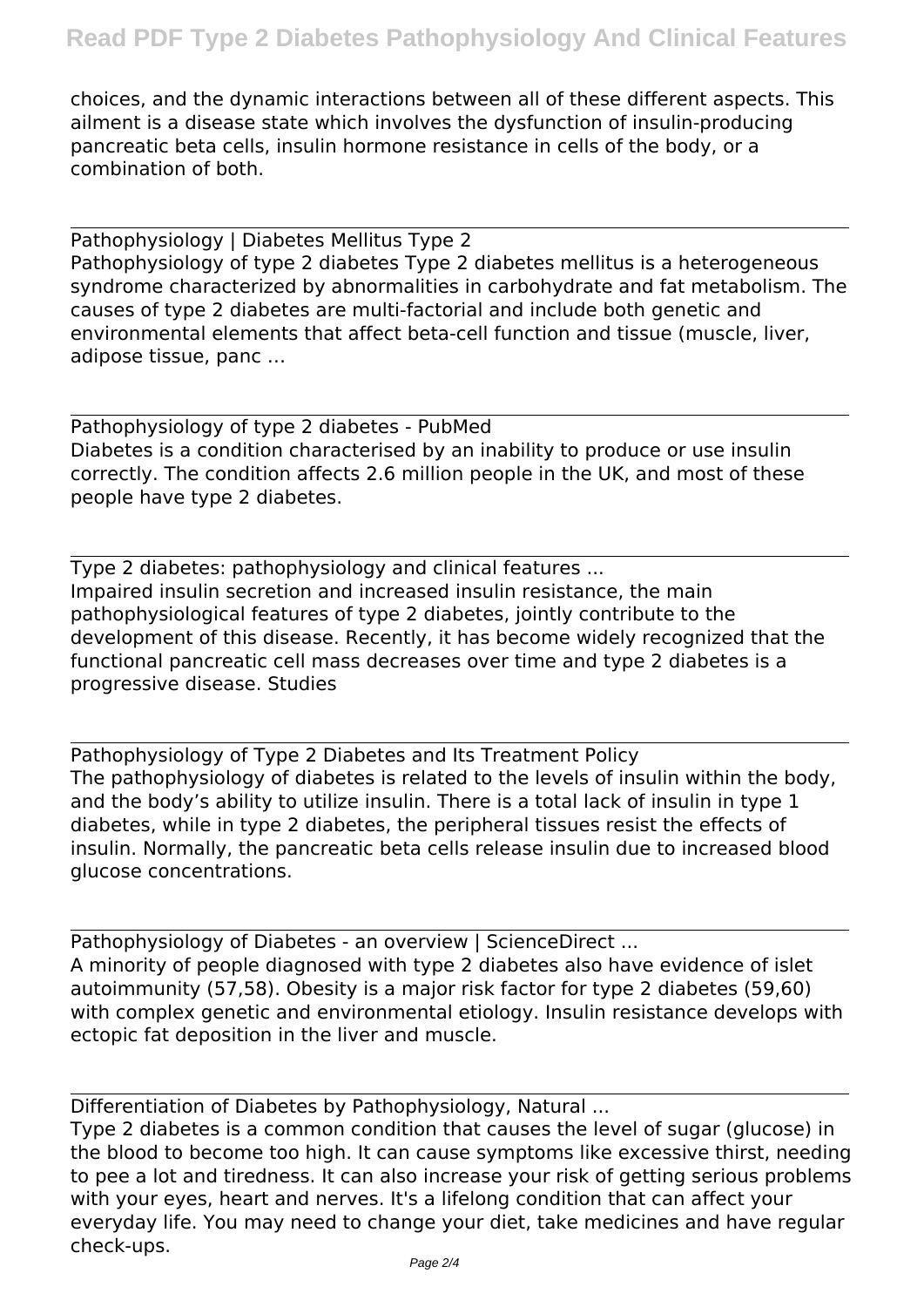## Type 2 diabetes - NHS

Key to the development of type 2 diabetes is the body's inability to properly respond to insulin. Researchers from around the globe have studied data and carried out experiments to try to understand what may cause insulin resistance and type 2 diabetes to develop. Risk factors for type 2 diabetes

Causes of Type 2 Diabetes - Risks, Genetics, Medications ... Type 2 diabetes is a serious condition where the insulin your pancreas makes can't work properly, or your pancreas can't make enough insulin. This means your blood glucose (sugar) levels keep rising.

Type 2 diabetes | What it is and what causes it | Diabetes UK Abstract Glucose metabolism is normally regulated by a feedback loop including islet  $\beta$  cells and insulin-sensitive tissues, in which tissue sensitivity to insulin affects magnitude of β-cell response. If insulin resistance is present, β cells maintain normal glucose tolerance by increasing insulin output.

Pathophysiology and treatment of type 2 diabetes ...

If you have either type 1 or type 2 diabetes, it means you have too much glucose (a type of sugar) in your blood. This is the same for both types. But the difference between them is how this happens. If you have type 1 diabetes, it means you have an autoimmune condition.

Differences between type 1 and type 2 diabetes | Diabetes UK However, glimepiride, an insulin secretagogue, delayed onset of type 2 diabetes (DM2) from prediabetes (PreDM), indicating decreased insulin secretion (IS) as a major factor in lean (L; BMI  $<$  27 kg/m 2) subjects with IGM.

Major Pathophysiology in Prediabetes and Type 2 Diabetes ... Type 2 diabetes is a chronic condition that affects the way your body metabolizes sugar (glucose) — an important source of fuel for your body.

Type 2 diabetes - Symptoms and causes - Mayo Clinic In addition to type 2 diabetes, the metabolic syndrome is associated with an increased risk of cardiovascular disease, the main complication of type 2 diabetes (see Chapter 13.6.1). The development of type 2 diabetes, overt hyperglycaemia, also requires the presence of a relative defect in insulin secretion.

Pathophysiology of type 2 diabetes mellitus - Oxford Medicine Type 2 diabetes usually begins with insulin resistance, a condition in which muscle, liver, and fat cells do not use insulin well. As a result, your body needs more insulin Page 3/4